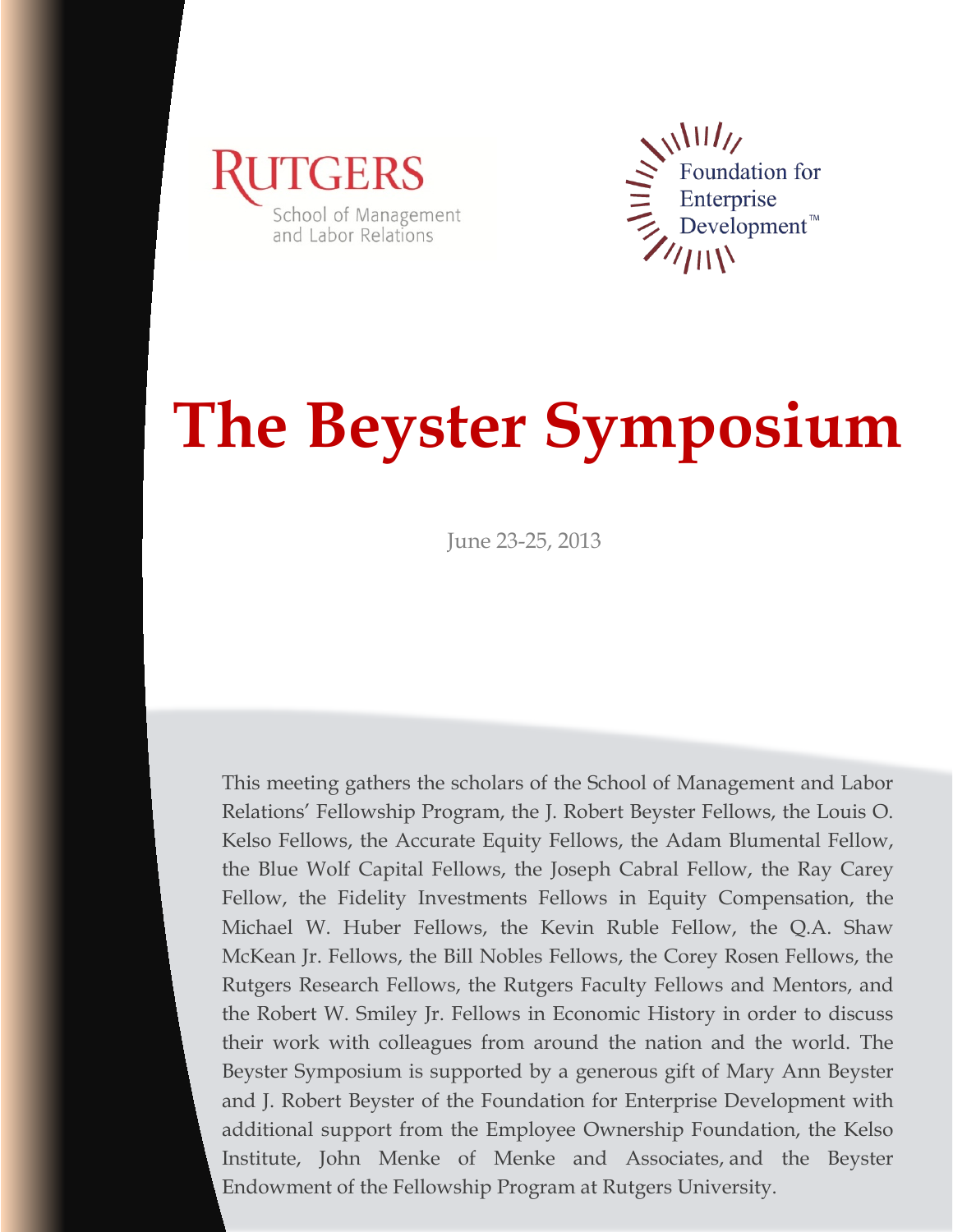### Purpose of the Beyster Symposium

The purpose of the symposium is to encourage feedback, consultation, and collaboration between researchers studying the role of broad-based employee ownership and profit-sharing in the corporation, for the individual, and in the society of the United States. Fellows are encouraged to approach each other for feedback and exchange ideas on their research. The schedule includes unscheduled time during the day and in the evenings for one-on-one and small group meetings.

Now, through the collaboration of many individuals and foundations, there are more than 80 fellows affiliated with the Fellowship Program at Rutgers University's School of Management and Labor Relations (SMLR). In order to facilitate dialog among a growing number of scholars, every fellow will have the opportunity to present or summarize an ongoing piece of work. Both chairs and discussants are encouraged to briefly mention their current work.

### Sunday, June 23, 2013

5:00-7:00 p.m. Informal Welcome

Location: La Sala Lobby Lounge First Floor La Valencia Hotel 1132 Prospect Street, La Jolla

This is a no-host event, so participants may meet informally in small groups for dinner in the hotel and in the community according to their own schedules.

# Monday, June 24, 2013

| $7:30$ a.m. $-8:00$ a.m. | <b>Breakfast</b><br>Location: Verandah Room, La Valencia Hotel                                                                             |
|--------------------------|--------------------------------------------------------------------------------------------------------------------------------------------|
| $8:00$ a.m. $-8:15$ a.m. | <b>Brief Introductions</b><br>Mary Ann Beyster, President, Foundation for Enterprise Development                                           |
|                          | Michael Keeling, President, Employee Ownership Foundation                                                                                  |
|                          | Susan J. Schurman, Dean, Rutgers University School of Management and Labor<br>Relations                                                    |
|                          | Joseph Blasi, Director, Fellowship Program and J. Robert Beyster Professor, Rutgers<br>University School of Management and Labor Relations |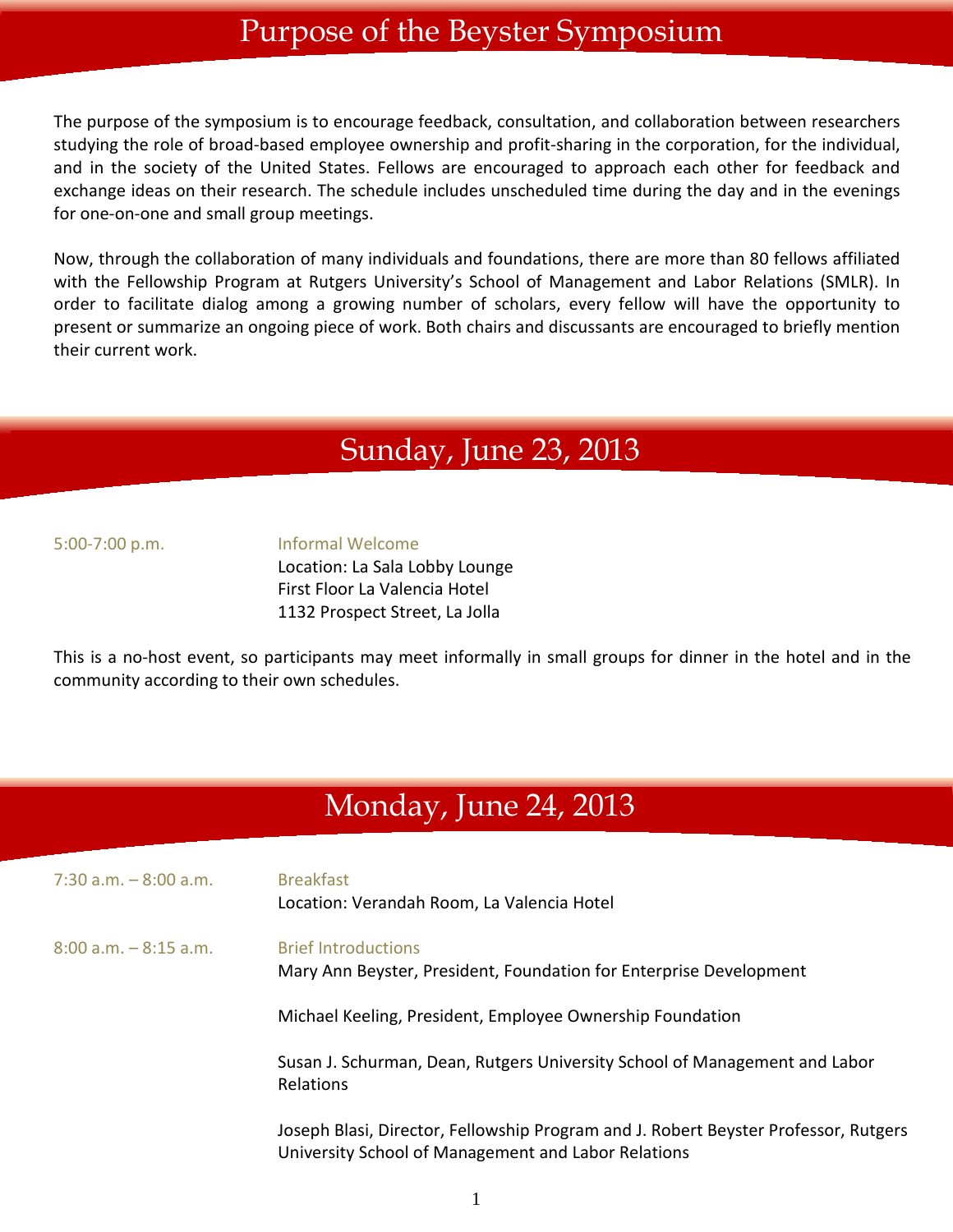Location: Verandah Room, La Valencia Hotel Chair: Jed DeVaro, J. Robert Beyster Fellow, Rutgers University SMLR. DeVaro is the Wang Family Professor in management and economics at the California State University at East Bay College of Business and Economics with a doctorate in economics from Stanford University.

#### **Money Left on the Table: An Analysis of Participation in Employee Stock Purchase Plans.**

Ilona Babenko, J. Robert Beyster Fellow and Fidelity Investments Fellow in Equity Compensation, Rutgers University SMLR. She is an assistant professor of finance at the Arizona State University Carey School of Business with a doctorate in economics from the University of California at Berkeley. With Rik Sen of Hong Kong University of Science and Technology, 20 minutes.

Respondent: Jed DeVaro, J. Robert Beyster Fellow, 10 minutes.

#### **Employee Bargaining Power, Inter-Firm Competition, and Equity-Based Compensation.**

Francesco Bova, Louis O. Kelso Fellow and Accurate Equity Fellow, Rutgers University SMLR. He is an assistant professor of accounting at the University of Toronto Rotman School of Management with a doctorate in accounting from Yale University, 20 minutes.

Respondent: Laura Lindsey, J. Robert Beyster Fellow, Rutgers University SMLR. She is an associate professor of finance at the Arizona State University Carey School of Business with a doctorate in economics from Stanford University, 10 minutes.

#### **Trends and Drivers in Broad-based Equity Compensation**

10:30 a.m. – 10:45 a.m. Break and Refreshments

Guest Speaker: Joan Bloom

Bloom is the Senior Vice President of Fidelity Investments Stock Plan Services Division of Boston, Massachusetts, 20 minutes.

#### **Upcoming Research:**

Will Gerken, J. Robert Beyster Fellow, Rutgers University SMLR. He is an assistant professor of finance at the University of Kentucky with a doctorate in finance from Michigan State University, **Hedge Fund Activism, Corporate Governance, and Employee Treatment.**

Michael Bikard, J. Robert Beyster Fellow, Rutgers University SMLR. He will be an assistant professor of strategy and entrepreneurship at the London Business School in the fall of 2013 and has a doctorate in Technological Innovation, Entrepreneurship and Strategy Program at the MIT Sloan School of Management, **Scientific Discoveries, Subsequent Technological Innovation and Shared Capitalism.**

10:45 a.m. – 1:00 p.m. Second Panel Location: Verandah Room, La Valencia Hotel Chair: Molly Noble, Louis O. Kelso Fellow, Rutgers University SMLR. She is a Ph.D. candidate in sociology at the University of Wisconsin in Madison.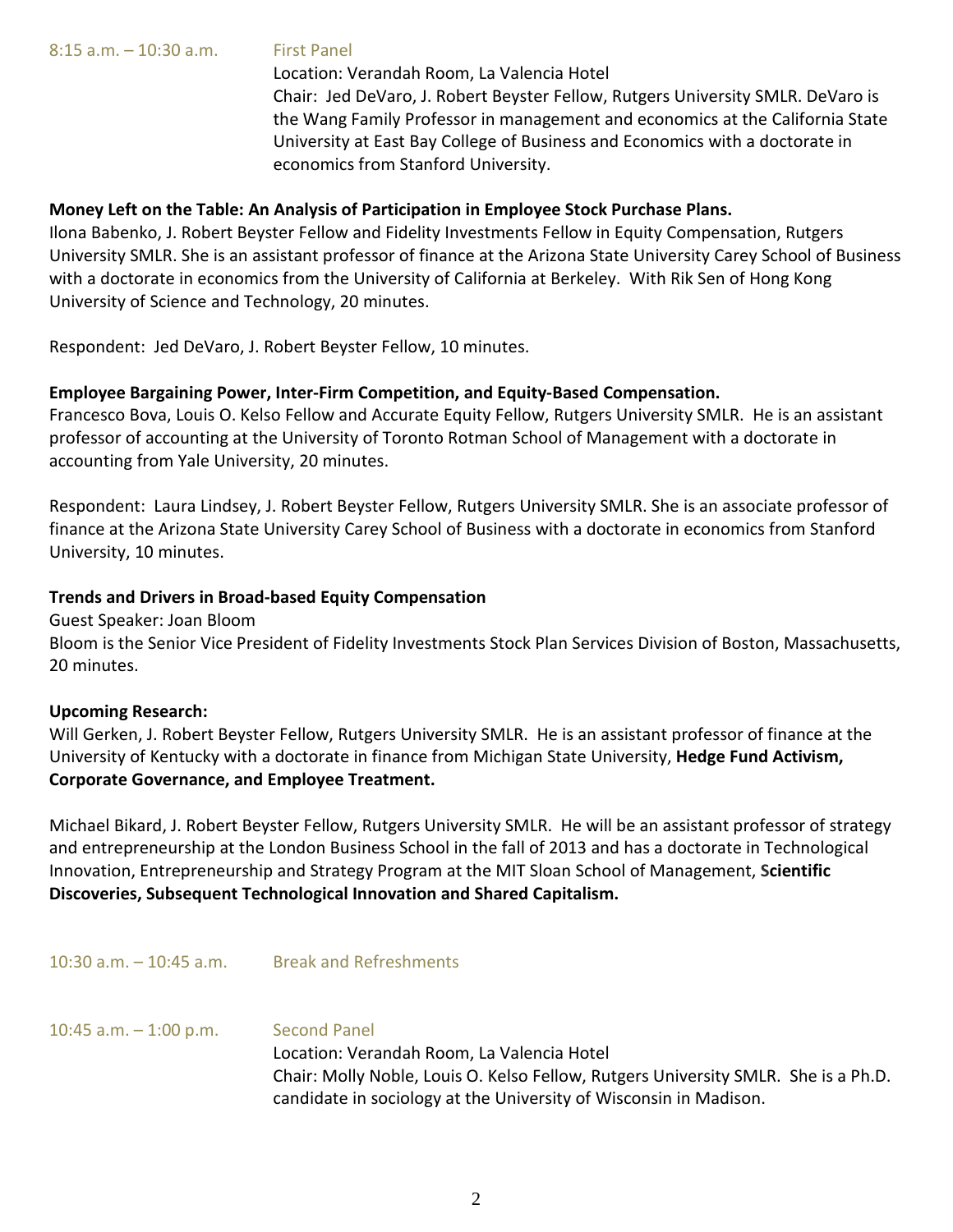#### **Deferred Compensation Plan Characteristics and Voluntary Employee Turnover.**

Marshall Vance, Blue Wolf Capital Fellow, Rutgers University SMLR. He is an instructor in accounting at the University of Southern California Marshall School of Business with a doctorate in accounting from the Wharton School of Business of the University of Pennsylvania, 20 minutes.

Respondent: Erik Olsen, Joseph Cabral Distinguished Scholar and Fellow and Louis O. Kelso Fellow. He is an associate professor of economics at the University of Missouri in Kansas City with a doctorate in economics from the University of Massachusetts at Amherst, 10 minutes.

#### **An Analysis of The U.S. Department of Labor ERISA Litigation, 2002-2012: Lessons for a Discourse on Responsibilities of ESOP Fiduciaries**.

Kyle Farmbry, Louis O. Kelso Fellow, Rutgers University, SMLR. He is an associate professor in public affairs and administration at the Rutgers University School of Public Affairs and Administration at Newark and Associate Dean of the School with a doctorate in philosophy from George Washington University and a J.D. from the Rutgers University School of Law, 20 minutes.

Respondent: Tony Matthews, Director, Beyster Institute, Rady School of Business, University of California at San Diego, 10 minutes.

#### **The Debt-worthiness of ESOP Acquisition Loans.**

Jacquelyn Yates, Louis O. Kelso Fellow, Rutgers University, SMLR. She is a professor emeritus in political science at Kent State University and a member of the staff of the Ohio Employee Ownership Center with a doctorate in political science from the University of Pittsburgh, 20 minutes.

Respondent: Francesco Bova, Louis O. Kelso Fellow and Accurate Equity Fellow, Rutgers University SMLR, 10 minutes.

#### **Upcoming Research:**

Tricia McTague, Louis O. Kelso Fellow, Rutgers University, SMLR. She is an assistant professor in sociology at Eastern Michigan University with a doctorate in sociology from Northern Carolina State University.

#### **An Analysis of the Experience of Workers in Seventy-five ESOP Union Supermarkets.**

Trevor Young-Hyman, Louis O. Kelso Fellow, Rutgers University SMLR. He is a doctoral candidate in sociology at the University of Wisconsin at Madison.

#### **Worker Ownership, ESOPs, and Innovation in Automated Manufacturing in the Midwestern United States.**

#### 1:00 p.m. – 2:00 p.m. Lunch (boxed lunches will be distributed) Location: Verandah Room, La Valencia Hotel

Participants will be directed to the beach nearby and may select a comfortable location for lunch outside the hotel within the vicinity for an unstructured lunch.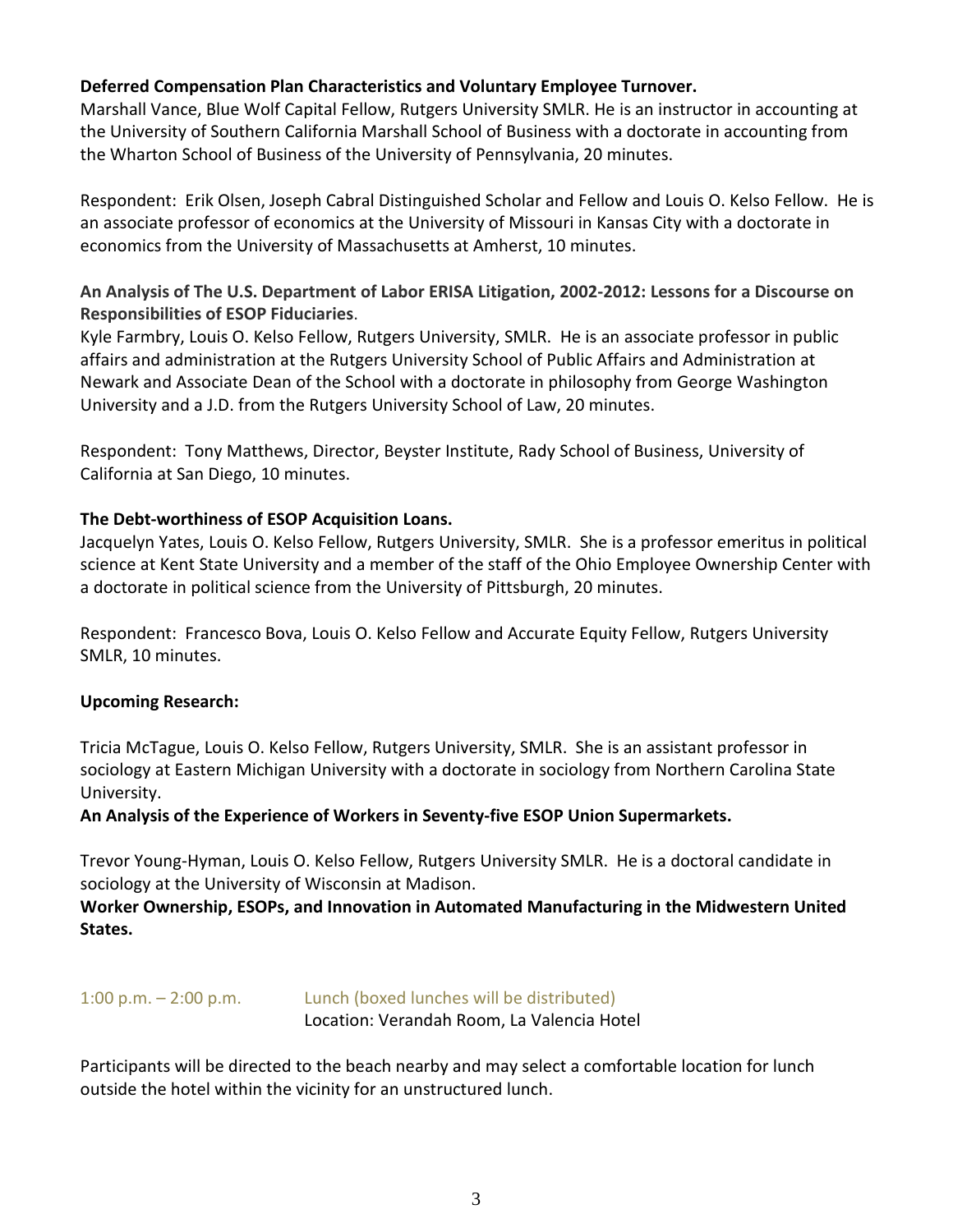#### 2:00 p.m. – 4:00 p.m. Third Panel Two Concurrent Sessions

Session A. Location: Verandah Room, La Valencia Hotel

Chair: Joan Meyers, Michael W. Huber Fellow, Rutgers University SMLR. She is a post-doctoral associate in labor studies and employment relations at the Rutgers University School of Management and Labor Relations and will be a visiting assistant professor in sociology at the University of the Pacific in 2013-2014. She has a doctorate in sociology from the University of California at Davis.

#### **A Midwestern Movement for Union Worker Coops.**

Ariana Levinson, Michael W. Huber Fellow and Corey Rosen Fellow, Rutgers University SMLR. She is an assistant professor in the Louis D. Brandeis School of Law at the University of Louisville with a J.D. from the University of Michigan Law School, 20 minutes.

Respondent: Minsun Ji, J. Robert Beyster Fellow, Rutgers University SMLR. She is a Ph.D. candidate at the Josef Korbel School of International Studies at the University of Denver, 10 minutes.

#### **The Relative Survival of Worker Cooperatives and Barriers to Their Creation.**

Erik Olsen, Joseph Cabral Distinguished Scholar and Fellow and Louis O. Kelso Fellow, Rutgers University SMLR, 20 minutes.

Respondent: Christopher Michael, Q. A. Shaw McKean Jr. Fellow, Rutgers University SMLR. He is a Ph.D. candidate in politics at the City University of New York and a J.D. candidate at the City University of New York Law School, 10 minutes.

#### **Worker Ownership and Land Speculation in the Campus, Legislature, and the Economic Theory of Leland Stanford, 1878-1891.**

Richard Simpson, Louis O. Kelso Fellow, Rutgers University SMLR. He is a lecturer in writing in the College of Arts and Sciences of the University of Miami with a doctorate in modern thought and literature from Stanford University, 20 minutes.

Respondent: Stephen Adams, the Robert W. Smiley Jr. Economic History Fellow, Rutgers University SMLR. He is an associate professor of management the Franklin P. Perdue School of Business at Salisbury University with a doctorate in history from The Johns Hopkins University, 10 minutes.

#### **Upcoming Research:**

Alfredo Carlos, Q. A. Shaw McKean Jr. Fellow, Rutgers University SMLR. He is a Ph.D. candidate in political science at the University of California at Irvine.

**Study of the Women's Action to Gain Economic Security Group (WAGES) in Oakland, California.**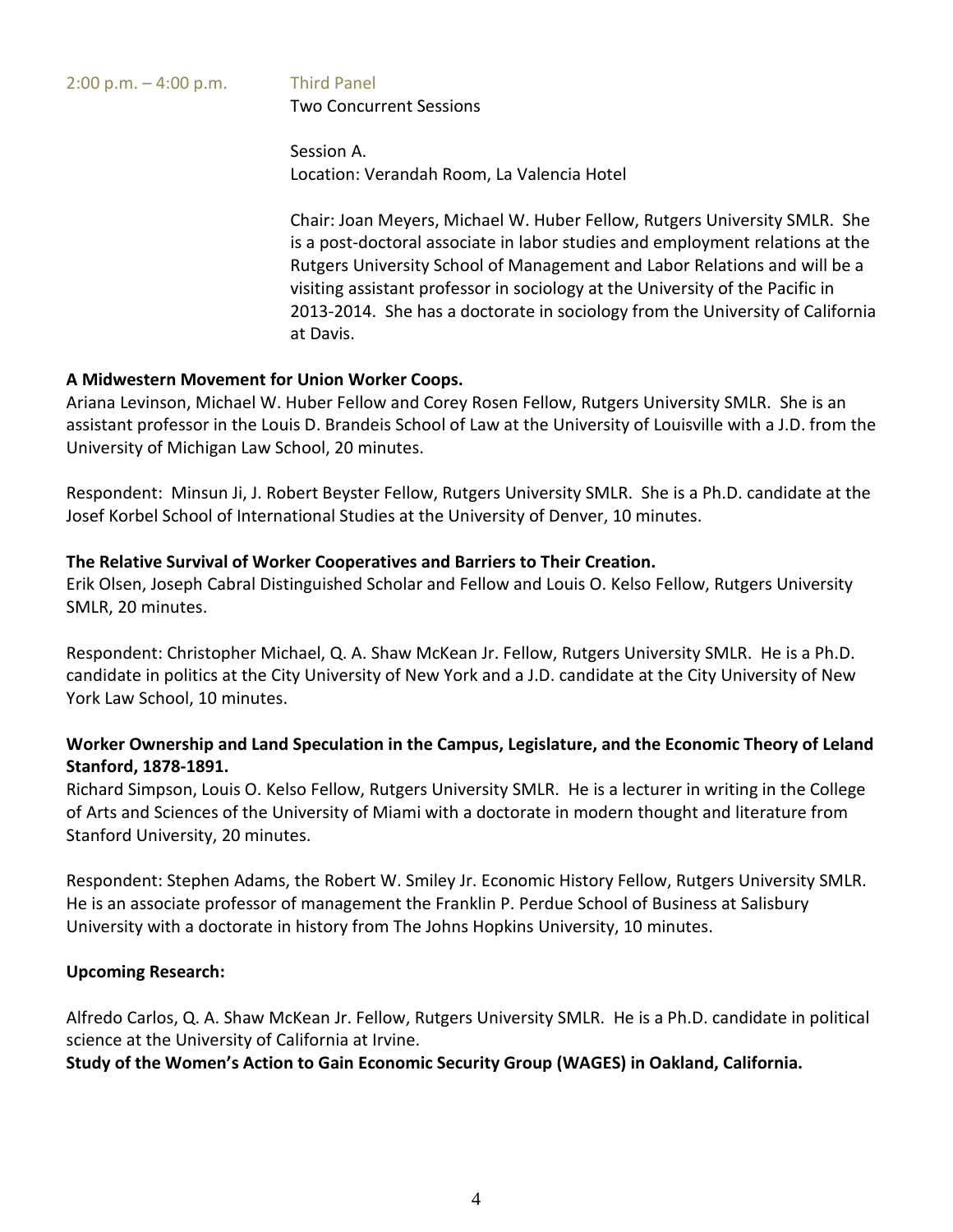Mark Kaswan, Michael W. Huber Fellow and J. Robert Beyster Fellow, Rutgers University SMLR. Kaswan is an assistant professor of political science at the University of Texas at Brownsville with a doctorate in political science from UCLA.

#### **Cooperatives and Democratic Theory**.

Session B. Location: Galleria Room, La Valencia Hotel

Chair: Daphne Berry, J. Robert Beyster Fellow, Rutgers University, SMLR. She is an assistant professor of management in the Barney School of Business at the University of Hartford with a doctorate in management and organization studies from the University of Massachusetts at Amherst.

#### **Profit Sharing in Repeated Interactions.**

Michal Goldberg, Adam Blumenthal Fellow, Rutgers University SMLR. She is a post-doctoral fellow in social and decision sciences at Dietrich College of Carnegie-Mellon University with a doctorate in economics from New York University, 20 minutes.

Respondent: Phil Melizzo, Louis O. Kelso Fellow, Rutgers University SMLR. He is an assistant professor of economics at the College of Wooster and has a doctorate in economics from the University of Massachusetts at Amherst, 10 minutes.

#### **Family-Controlled Firms and Employee Participation Programs: A Look at Employee Involvement Practices and Cash Profit Sharing.**

Frank Mullins, the Bill Nobles Fellow, Rutgers University SMLR. He is an assistant professor of management at North Carolina A&T State University with a doctorate in human resource management from Syracuse University, 20 minutes.

Discussant: Peter Thompson, Louis O. Kelso Fellow, Rutgers University SMLR. He is an assistant clinical professor in the College of Business Administration at the University of Illinois at Chicago with a doctorate in business administration from the University of Illinois at Chicago, 10 minutes.

#### **Profit Sharing and Workplace Productivity: Does Teamwork Play a Role?**

Richard Long, Rutgers Research Fellow, Rutgers University SMLR. He is a professor and head of the department of human resources and organizational behavior and the Hanlon Scholar in International Business at the University of Saskatchewan with a doctorate from the School of Industrial and Labor Relations at Cornell University, 10 minutes.

Tony Fang, J. Robert Beyster Fellow, Rutgers University SMLR. He is an associate professor of human resource management at the Asper School of Business at the University of Manitoba and research associate with the Centre for Industrial Relations and Human Resources Management at University of Toronto with a Ph.D. in industrial relations and human resource management from the University of Toronto, 10 minutes.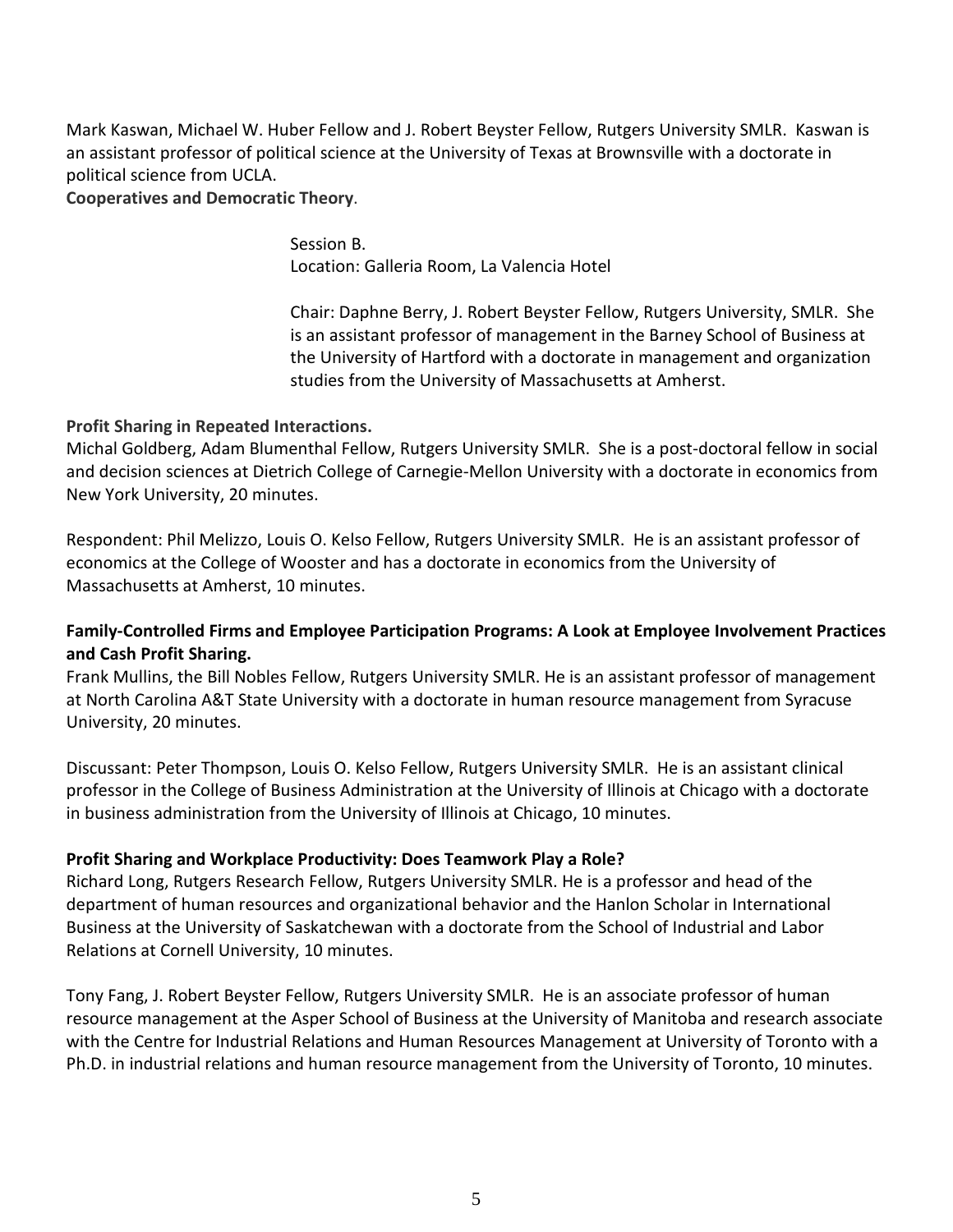Respondent: Andrew Pendleton, Rutgers Faculty Mentor, Rutgers University SMLR. He is a professor of human resource management at the University of York Management School with a doctorate in social science from the University of Bath, 10 minutes.

#### **Upcoming Research:**

Stephen Wagner, Louis O. Kelso Fellow. (Rutgers SMLR). He is an assistant professor in psychology at Governors State University with a doctorate in organizational and industrial psychology from Northern Illinois University.

#### **Employee Ownership, Economic Recession, and Mental Health: Examining Longitudinal Data.**

Vernon Woodley. Rutgers Research Fellow, Rutgers University SMLR. He is an assistant professor in sociology and anthropology at Eastern Illinois University with a doctorate in sociology from the University of Iowa.

#### **Executives' Reasons for Starting ESOPs and Network Ties to Other ESOPs and Non-ESOP Firms.**

| 4:15 p.m. $-6:00$ p.m.  | Informal Mentoring Conversations and Walks<br>Location: Garden and Pool Level and Surroundings |
|-------------------------|------------------------------------------------------------------------------------------------|
| 4:00 p.m. $-$ 4:15 p.m. | <b>Break and Refreshments</b>                                                                  |

A number of practitioners will be available during this period in order to explore the real-world application of the research and related policy questions in one-one-one meetings and small circles.

Fellows working on the Great Place to Work dataset may consult with Amy Lyman, Rutgers Research Fellow, Rutgers University SMLR. She is the co-founder of The Great Place to Work Institute in San Francisco that has conducted the research to produce the 100 Best Company to Work For in America list and has served as the Institute's Research Director. She received a Ph.D. from the University of Pennsylvania in the education, culture, and society program.

6:30 p.m. Dinner

Location: Alfonso's Mexican Restaurant 1251 Prospect Street, La Jolla (one block from hotel)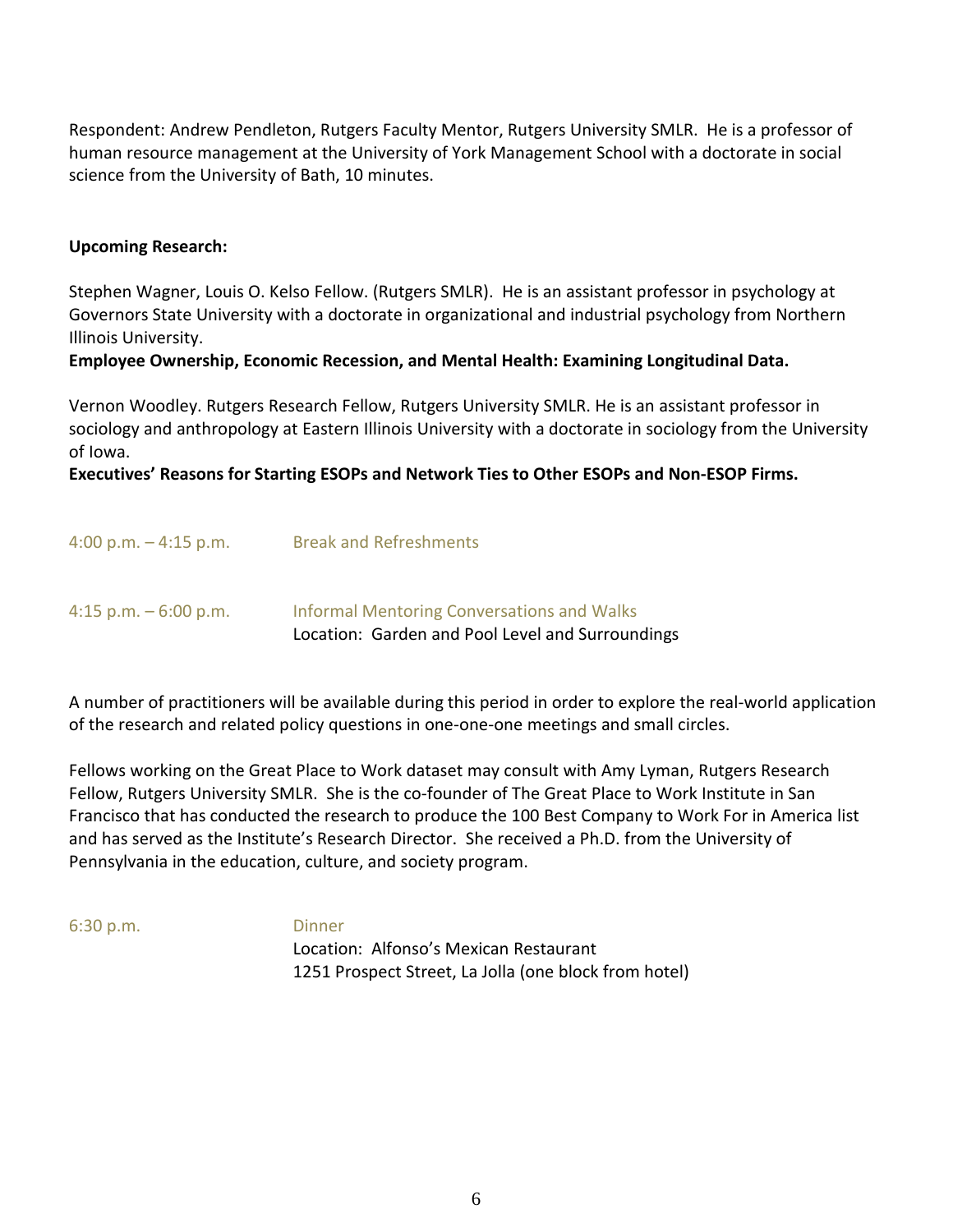### Tuesday, June 25, 2013

| Location: Verandah Room, La Valencia Hotel                                                                                                                                                                                                                                                                                                                                                                                                                                               |  |
|------------------------------------------------------------------------------------------------------------------------------------------------------------------------------------------------------------------------------------------------------------------------------------------------------------------------------------------------------------------------------------------------------------------------------------------------------------------------------------------|--|
| <b>First Panel</b><br>$8:30$ a.m. $-10:15$ a.m.<br>Location: Verandah Room, La Valencia Hotel<br>Chair: Christopher Mackin, Ray Carey Fellow. He is an adjunct lecturer in<br>labor studies and employment relations at the Rutgers University School of<br>Management and Labor Relations and a core faculty member in Harvard<br>University's Trade Union Program at the Harvard Law School with a<br>doctorate in human development from the Harvard Graduate School of<br>Education. |  |

#### **Rights Inalienable Even With Consent: With Applications to Self-sale Contracts, Non-Democratic Constitutions, and Employment Contract**

David Ellerman, Rutgers Research Fellow and Mentor, Rutgers University SMLR. Ellerman is a visiting scholar at the University of California in Riverside and a fellow of the Center on Global Justice at University of California at San Diego with a doctorate in Mathematics from Boston University, 20 minutes.

#### **Rawls and Property-Owning Democracy.**

Tom Malleson, Louis O. Kelso Fellow, Rutgers University SMLR. He is a lecturer in political science at the University of Toronto with a doctorate in political theory from the University of Toronto, 20 minutes.

Session Respondent: Scott Borowiak, Q. Shaw McKean Jr. Fellow, Rutgers University SMLR. He is an associate professor and chair of political science at Haverford College with a doctorate from Duke University in political science, 20 minutes.

#### **Upcoming Research:**

Andrew Scott Waugh, Q. A. Shaw MeKean Jr. Fellow, Rutgers University SMLR. **The Political Contribution Behavior of Actors Associated with Employee Ownership in the United States.**

| $10:15$ a.m. $-10:30$ a.m. | <b>Break and Refreshments</b>                                                                                                                                                                                                                                                                                                                             |
|----------------------------|-----------------------------------------------------------------------------------------------------------------------------------------------------------------------------------------------------------------------------------------------------------------------------------------------------------------------------------------------------------|
| 10:30 a.m. $-$ 12:30 p.m.  | <b>Second Panel</b><br>Location: Verandah Room, La Valencia Hotel<br>Chair: Ryan Hammond, Louis O. Kelso Fellow, Rutgers University SMLR. He is an<br>assistant professor at the SKK University International Business School with a<br>doctorate in management from the Institute for Work and Employment Research<br>at MIT Sloan School of Management. |

#### **SRC Holdings: Entering Its Fourth Decade, An ESOP Case Study.**

Frank Shipper, Kevin E. Ruble Fellow and Louis O. Kelso Fellow, Rutgers University SMLR. He is a professor of management at the Franklin P. Perdue School of Business at Salisbury University with an M.B.A. and a doctorate from the David Eccles School of Business at the University of Utah, 20 minutes.

Discussant: Peter Thompson, Louis O. Kelso Fellow, Rutgers University SMLR. He is an assistant clinical professor at the College of Business Administration at the University of Illinois at Chicago with a doctorate in business administration from the University of Illinois in Chicago, 10 minutes.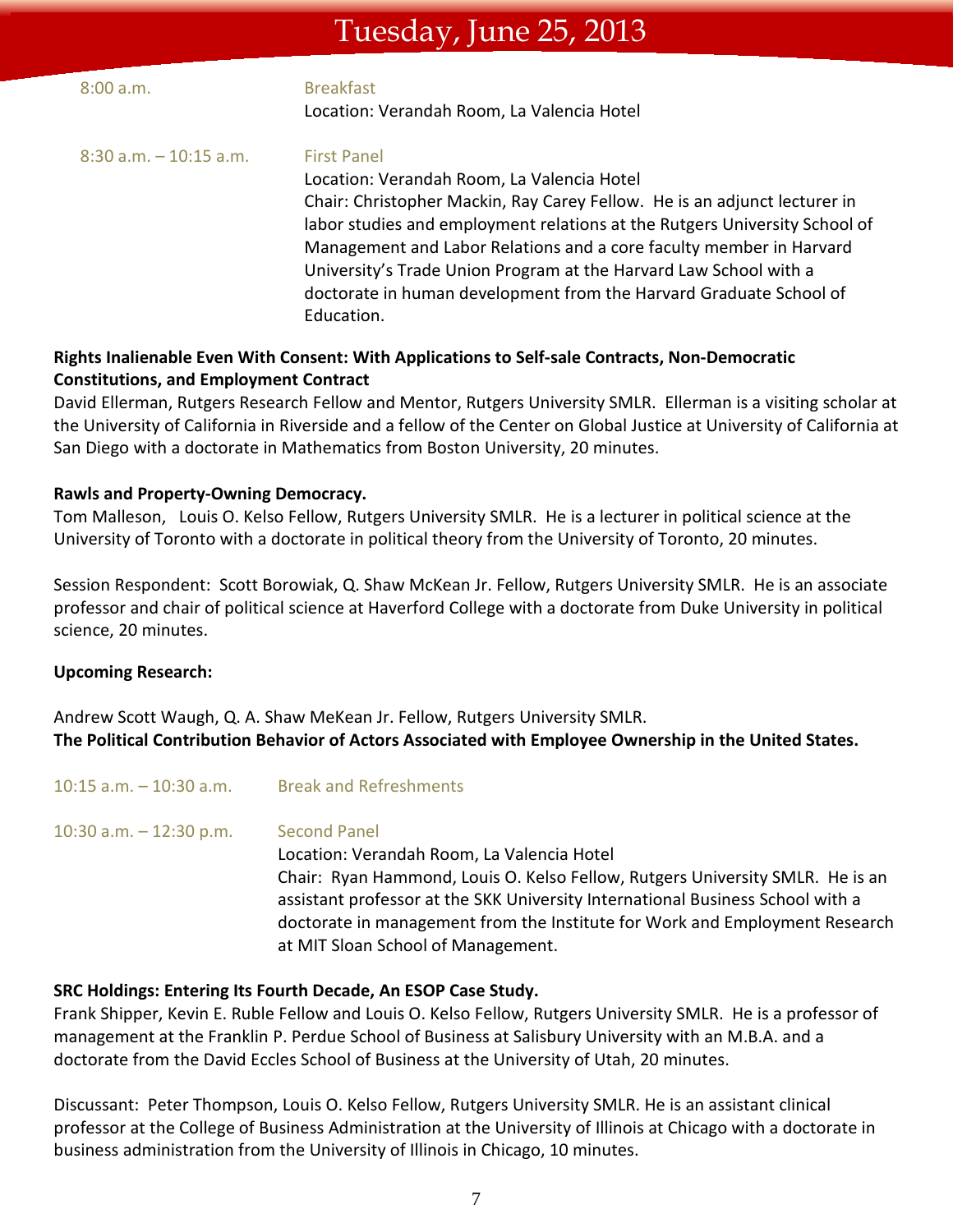**Does Employee Ownership Affect Attitudes and Behaviors? Selection, Status, and Size of Stake.** Dan Weltmann, Corey Rosen Fellow, Rutgers University SMLR. He is a Ph.D. candidate in industrial relations and human resource management at the School of Management and Labor Relation at Rutgers University, 20 minutes.

Douglas Kruse, J. Robert Beyster Faculty Fellow. Kruse is a professor of human resource management and labor and employment relations at the School of Management Relations at Rutgers University and director of the doctoral program.

Joseph Blasi, J. Robert Beyster Professor, Rutgers University SMLR

Respondent: Edward Carberry, J. Robert Beyster Fellow and Blue Wolf Capital Fellow, Rutgers University SMLR. He is an assistant professor of management in the College of Management at the University of Massachusetts in Boston with a doctorate in sociology from Cornel University, 10 minutes.

#### **Firms' Foundations for Democracy? Ownership, Control, and Worker Power in Advanced Capitalism**

Sanjay Pinto, Louis O. Kelso Fellow, Rutgers University SMLR. He is a post-doctoral research scholar in the Committee on Global Thought at Columbia University with a M.Sc. in development studies from the London School of Economics and a doctorate in sociology and social policy from Harvard University, 20 minutes.

Discussant: Trevor Young-Hyman, Louis O. Kelso Fellow, Rutgers University SMLR, 10 minutes.

#### **Upcoming Research:**

Matthew Thomas, Corey Rosen Fellow, Rutgers University SMLR. **Geographic Distribution and Information Map of ESOPs in the U.S.**

Sally Sledge, J. Robert Beyster Fellow, Rutgers University SMLR. She is an associate professor at the School of Business of Norfolk State University with a doctorate in international business and strategic management from Old Dominion University.

**How The Employee Ownership 100 Incorporate Ethics Into Their Business Operations.**

12:30 p.m. – 1:30 p.m. Lunch (boxed lunches will be distributed) Location: Verandah Room, La Valencia Hotel

Participants will be directed to the beach nearby and may select a comfortable location for lunch outside the hotel within the vicinity for an unstructured lunch.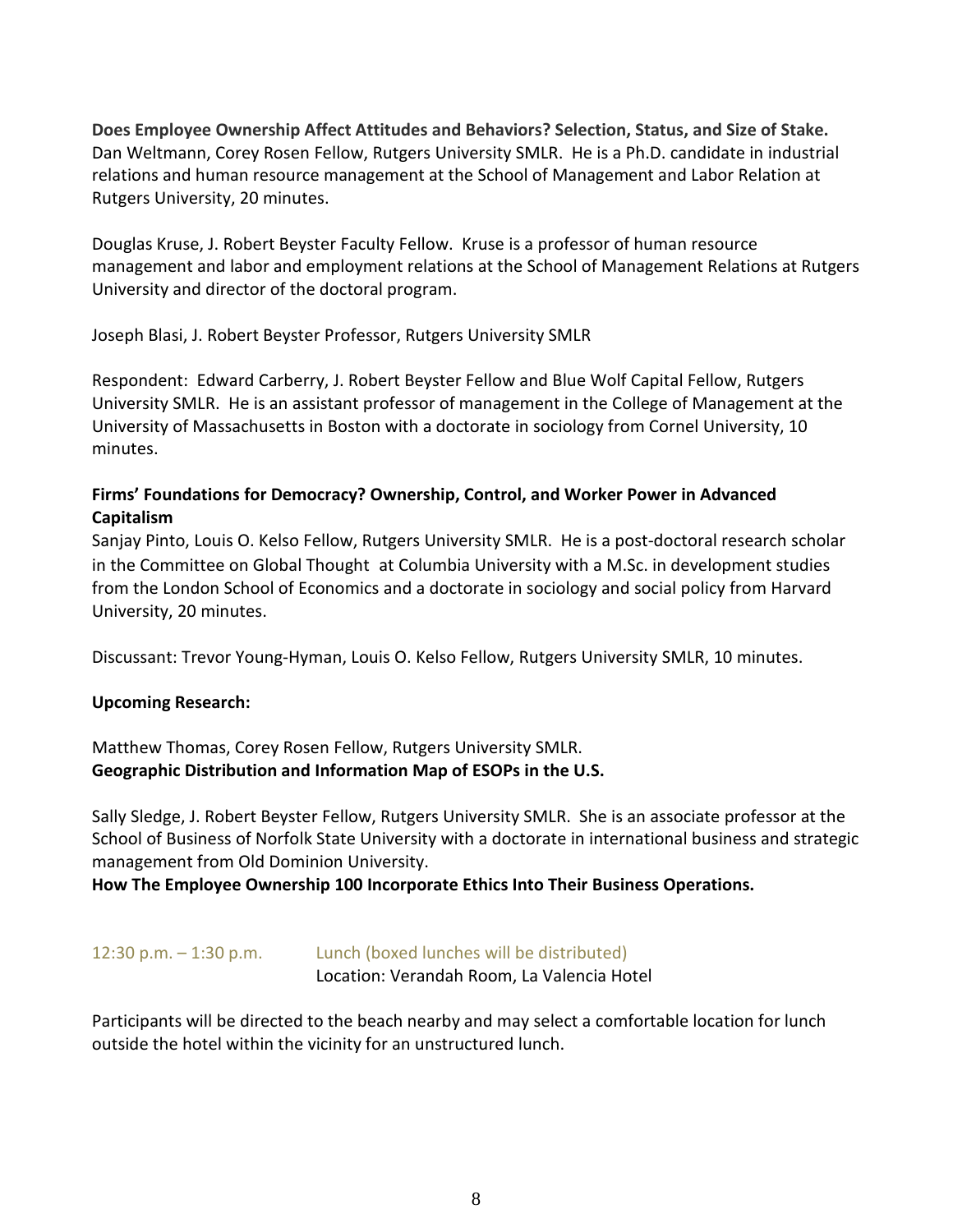#### 1:30 p.m. – 3:00 p.m. Third Panel Two Concurrent Sessions

#### Session A.

Location: Verandah Room, La Valencia Hotel. Chair: Bonnie Richley, J. Robert Beyster Fellow, Rutgers University SMLR. She is an assistant professor in organizational behavior at the Weatherford School of Management of Case Western Reserve University with a doctorate in organizational behavior from Case Western Reserve University.

#### **We The Owners: Employees Expanding the American Dream.**

Producer: The Foundation for Enterprise Development. Executive Producer: Mary Ann Beyster. Associate Producer: Bianca Lipshitz.

Production Company: Passage Productions. Director: David Romero. Director of Photography: Michael Romero. Producer: Gulliver Parascandolo. Editor: Vanessa Robbins.

The film explores a number of research issues: the strengths and challenges of different ownership models, workplace democracy and individual autonomy and responsibility, open book management and transparency, the role of leadership and hierarchy in high involvement work cultures, and the role of these issues in founding a company, expansion, succession, recruitment, and layoffs. The film will be featured at the Academy of Management in August of 2013 as part of a discussion of educational approaches by researchers.

> Session B. Location: Galleria Room, La Valencia Hotel Chair: Douglas Kruse, J. Robert Beyster Faculty Fellow, Rutgers University SMLR

#### **The Change Process of Implementation of Gainsharing in a Retailing Company.**

Nienchi Liu, Rutgers Research Fellow, Rutgers University SMLR. She is a professor and director of the Graduate Institute of Human Resource Management at the National Central University in Taiwan with a doctorate in human Resources and industrial relations from the University of Minnesota at Twin Cities, 20 minutes.

Discussant: Ash Prasad, Louis O. Kelso Fellow, Rutgers University SMLR. He is a lecturer at the Australian School of Business with a doctorate in organizational behavior and industrial relations from the Schulich School of Business at York University in Toronto, 10 minutes.

#### **On the Role of Labor in Corporate Governance: Employee Shareholders' Organizational Identification and their Voting Behavior in Support or Opposition to Management.**

Katerina Sikivica, Visiting Scholar, Wharton School of the University of Pennsylvania for 2012-2013. Sikivica is a researcher in residence at the Institute of Organization and Management of the University of Zurich and a senior research associate at the Center for Basic Organizational Research at Ludwig Maximilians University in Munich. She has a doctorate in international management from the University of St. Gallen, 20 minutes.

Discussant: Adam Cobb, Louis O. Kelso Fellow, Rutgers University SMLR. He is an assistant professor at the University of Pennsylvania Wharton School and has a doctorate in management and organizations from the University of Michigan, 10 minutes.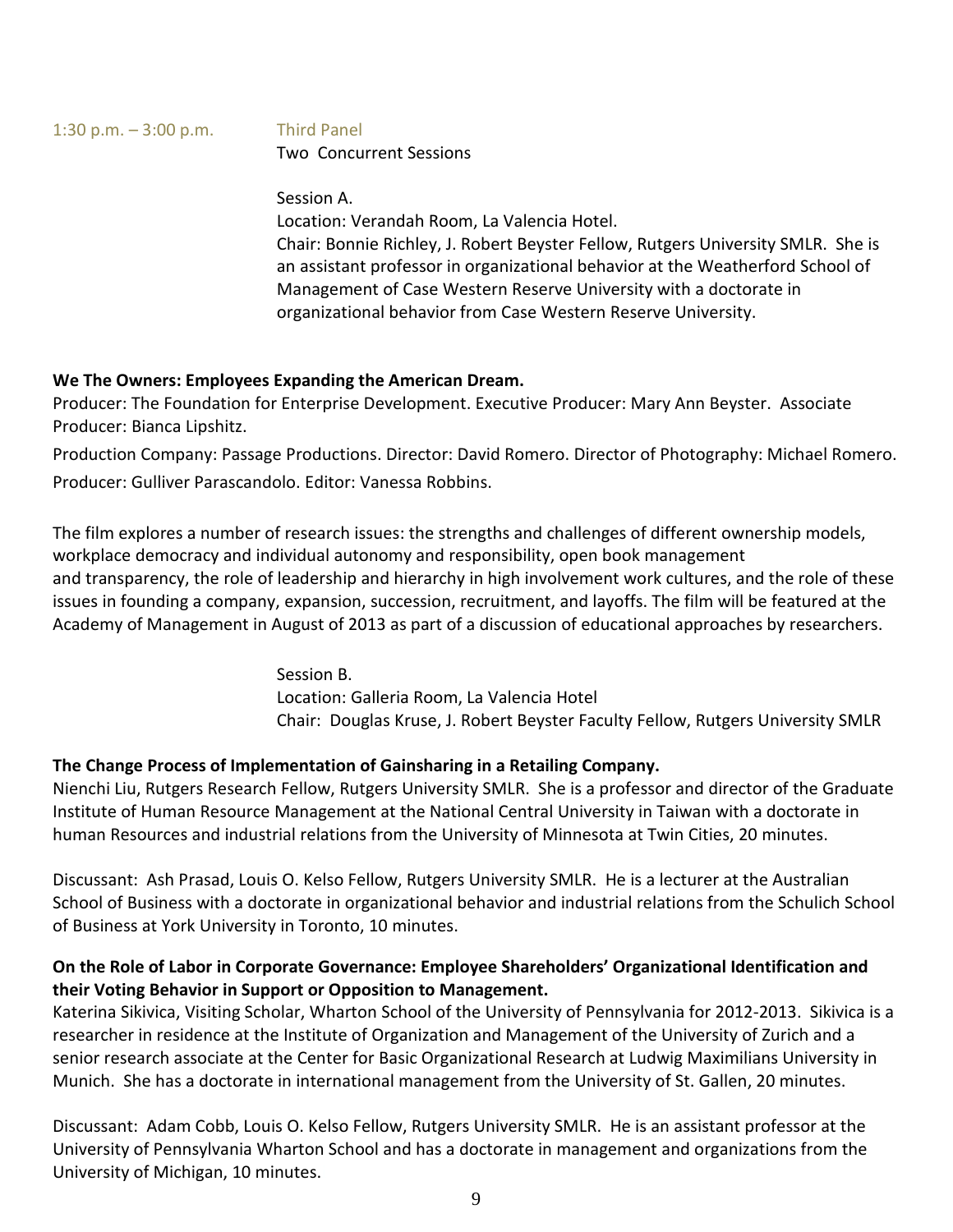#### **Upcoming Research:**

Anne-Laure Winkler, American Coalition of Stock Plan Administrators Fellow, Rutgers University 's School of Management and Labor Relations (SMLR). She is a doctoral candidate in industrial relations and human resource management at Rutgers SMLR. Beginning in September 2013, she will be an assistant professor at the Zicklin School of Business of Baruch College in the City University of New York.

#### **Research on Equity Plans and Corporate Social Responsibility.**

| $3:00$ p.m. $-3:15$ p.m. | <b>Break and Refreshments</b>                                                                         |
|--------------------------|-------------------------------------------------------------------------------------------------------|
| $3:15$ p.m.              | <b>Group Photo</b><br>Location: Terrace Outside the Verandah Room                                     |
| $3:15$ p.m. $-6:00$ p.m. | <b>Informal Mentoring Conversations and Walks</b><br>Location: Garden and Pool Level and Surroundings |
| 6:00 p.m. $-7:00$ p.m.   | Reception<br>Location: Verandah Room, La Valencia Hotel                                               |

A number of practitioners will be available during this period in order to explore the real-world application of the research and related policy questions in one-one-one meetings and small circles.

7:00 p.m. – 9:00 p.m. Dinner and Presentation of Fellowship Tombstones Location: Verandah Room, La Valencia Hotel

## Wednesday, June 26, 2013

| $8:00$ a.m. $-11:00$ a.m. | <b>Optional Informal Discussion</b>                             |
|---------------------------|-----------------------------------------------------------------|
|                           | Location: The Great Room, Foundation for Enterprise Development |
|                           | 1241 Cave Street (approximately four blocks from the hotel)     |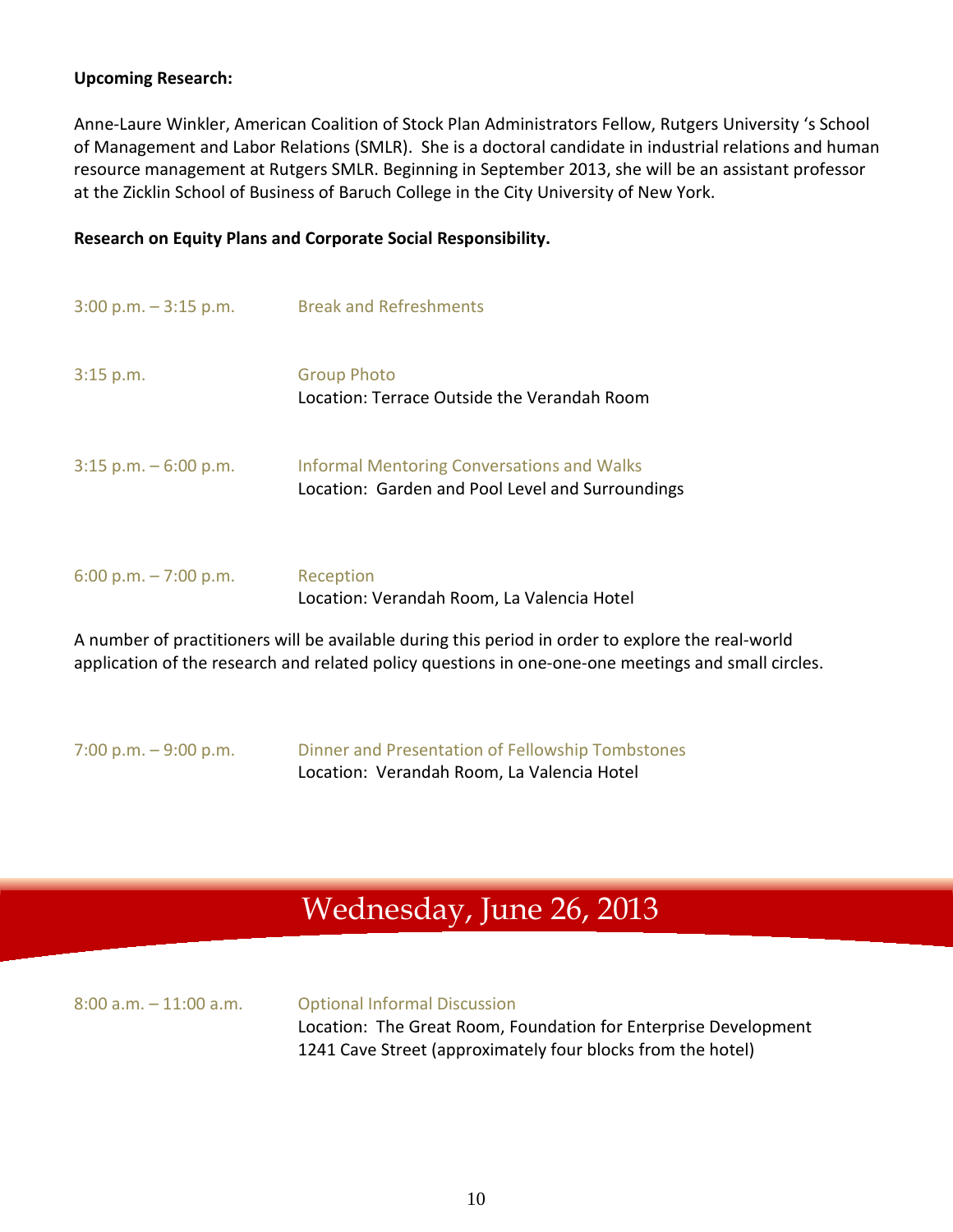The Beyster Fellows Symposium, which is held once a year, is for emerging and experienced scholars who are members of the Fellowship Program at Rutgers University's School of Management Relations to study broad-based employee ownership and profit sharing. The symposium is supported annually by Mary Ann Beyster, Dr. J. Robert Beyster, and the Foundation for Enterprise Development with additional assistance from the Employee Ownership Foundation, a generous gift of John Menke of Menke and Associates, the Kelso Institute, the Beyster Endowment of the Fellowship Program at Rutgers, and other donors. For more information and the announcement of new and continuing fellowships: [smlr.rutgers.edu/research-and-centers/fellowship-programs.](http://smlr.rutgers.edu/research-and-centers/fellowship-programs)

#### **Support For The Fellowship Program**

The J. Robert Beyster Professorships and Fellowships, along with several Rutgers Research Fellowships, were made possible through a gift of the Foundation for Enterprise Development by J. Robert Beyster and Mary Ann Beyster and the Beyster Endowment at Rutgers University's School of Management and Labor Relations. The Louis O. Kelso Fellowships and several Rutgers Research Fellowships were made possible through a gift of the Employee Ownership Foundation. The Accurate Equity Fellowship is made possible through a gift of Accurate Equity. The Adam Blumenthal Fellowship was made possible through a gift of Adam Blumenthal and Lynn Feasley. The Blue Wolf Capital Fellowship was made possible through a gift of Blue Wolf Capital Management and Adam Blumenthal and Lynn Feasley. The Joseph Cabral Distinguished Scholar and Fellowship was made possible through a gift of Joseph and Bonnie Cabral. The Ray Carey Fellowship was made possible through a gift of Ray and Dennice Carey. The Fidelity Fellowship in Equity Compensation Research were made possible through a gift of Fidelity Investments. The Michael W. Huber Fellowships were made possible through a gift of Dr. Caroline Huber. The Q. A. Shaw McKean Jr. Fellowships were made possible through a gift of Linda Borden McKean and the Shrewsbury Foundation. The Bill Nobles Fellowship was made possible through a gift of Bill and Connie Nobles. The Corey Rosen Fellowships were made possible through a gift of the Rosen Ownership Opportunity Fund of the National Center for Employee Ownership. The Kevin Ruble Fellowship was made possible through a gift of Kevin Ruble and the Circle K Foundation. The Robert Smiley Jr. Fellowships were made possible through a gift of Robert W. Smiley Jr. Many Louis O. Kelso Fellows were able to attend the symposium with the Louis O. Kelso Traveling Fellowships, which are made possible through a gift of John Menke of Menke and Associates.

#### **Appreciation**

The workshop was managed by Shetal Asarpota of Rutgers and Wai-Lean Roos of the Foundation For Enterprise Development. Shetal provided administrative support for the entire Fellowship Program in the spring of 2013 at SMLR. Wai-Lean organized the La Jolla side of the program and along with key parts of the event. Without their hard work, efficiency, and grace, the program would not be possible. Gwenn Rosenthal, Vice President of the Employee Ownership Foundation helped administer the travel of the Kelso Fellows. The supportive assistance of the SMLR staff is gratefully acknowledged, especially Renée Walker, Meera Ananth, Khaleef Crumbley, Janice DiLella, Laura Hart, Linda Post, and Ellen Weber. Thank you to Dean Susan J. Schurman, Associate Dean David Lepak, and Assistant Dean Elaine Kovac Stroud for their encouragement and support. Jamie Dickerson of the Foundation for Enterprise Development helped with photography, and Bianca Lipshitz and Ralph Callaway also provided important assistance.